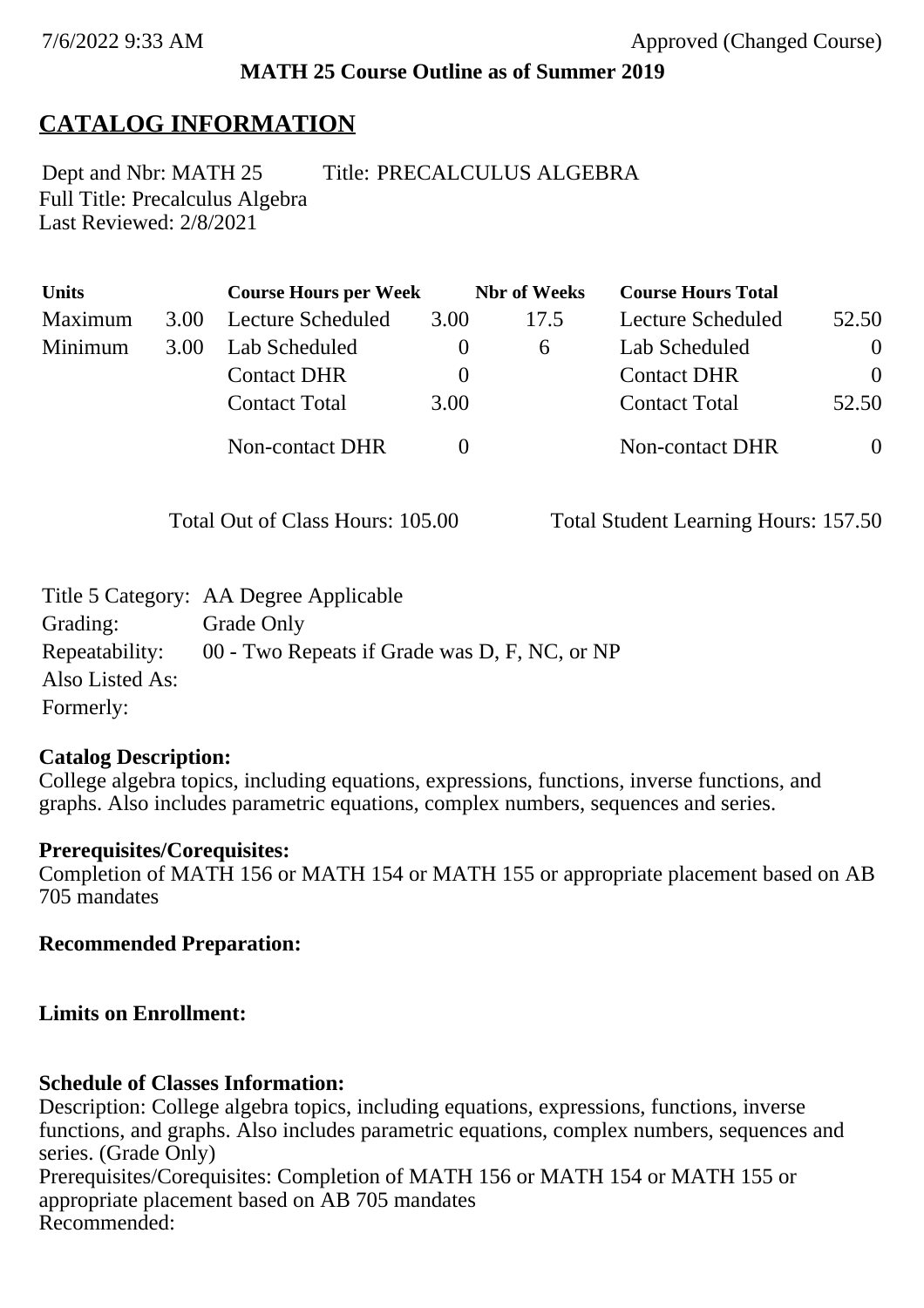## **ARTICULATION, MAJOR, and CERTIFICATION INFORMATION:**

| <b>AS Degree:</b><br><b>Area</b><br>B |                                                 | Communication and Analytical Fall 2006<br><b>Thinking</b>   |           | Effective:                                  | Inactive: |
|---------------------------------------|-------------------------------------------------|-------------------------------------------------------------|-----------|---------------------------------------------|-----------|
| <b>CSU GE:</b>                        | <b>MC</b><br><b>Transfer Area</b><br><b>B</b> 4 | <b>Math Competency</b><br>Math/Quantitative Reasoning       |           | Fall 1981<br>Effective:<br><b>Fall 2006</b> | Inactive: |
| IGETC:                                | <b>Transfer Area</b><br>2A                      | Mathematical Concepts $\&$<br><b>Quantitative Reasoning</b> |           | Effective:<br><b>Fall 2006</b>              | Inactive: |
| <b>CSU Transfer:</b> Transferable     |                                                 | Effective:                                                  | Fall 2006 | Inactive:                                   |           |
| <b>UC Transfer:</b> Transferable      |                                                 | Effective:                                                  | Fall 2006 | Inactive:                                   |           |

**CID:**

### **Certificate/Major Applicable:**

[Both Certificate and Major Applicable](SR_ClassCheck.aspx?CourseKey=MATH25)

# **COURSE CONTENT**

#### **Student Learning Outcomes:**

Upon completion of the course, students will be able to:

- 1. Perform advanced operations with functions (polynomial, rational, absolute value, radical, exponential, and logarithmic), understand the characteristics and graphs of these functions, and apply knowledge to modeling problems.
- 2. Define and graph inverse functions and parametric equations.
- 3. Solve selected algebraic equations symbolically over the complex numbers, and solve polynomial, rational, absolute value, radical, exponential, and logarithmic equations graphically and symbolically over the real numbers.

#### **Objectives:**

During this course, students will:

- 1. Perform advanced operations with functions (using symbolic, graphical, and numerical representations) and apply knowledge to application and modeling problems.
- 2. Define and graph inverse functions.
- 3. Identify and interpret characteristics of functions (including intercepts, turning points, extreme values, intervals of positive/negative, increasing/decreasing value, transformations, symmetry, asymptotes, and holes).
- 4. Graph polynomial, rational, absolute value, radical, exponential, and logarithmic functions.
- 5. Solve equations symbolically and graphically (involving polynomial, rational, absolute value, radical, exponential, and logarithmic functions) over the real numbers; and, as appropriate, the complex numbers.
- 6. Graph piecewise-defined functions and parametric equations.
- 7. Perform operations with complex numbers in rectangular form.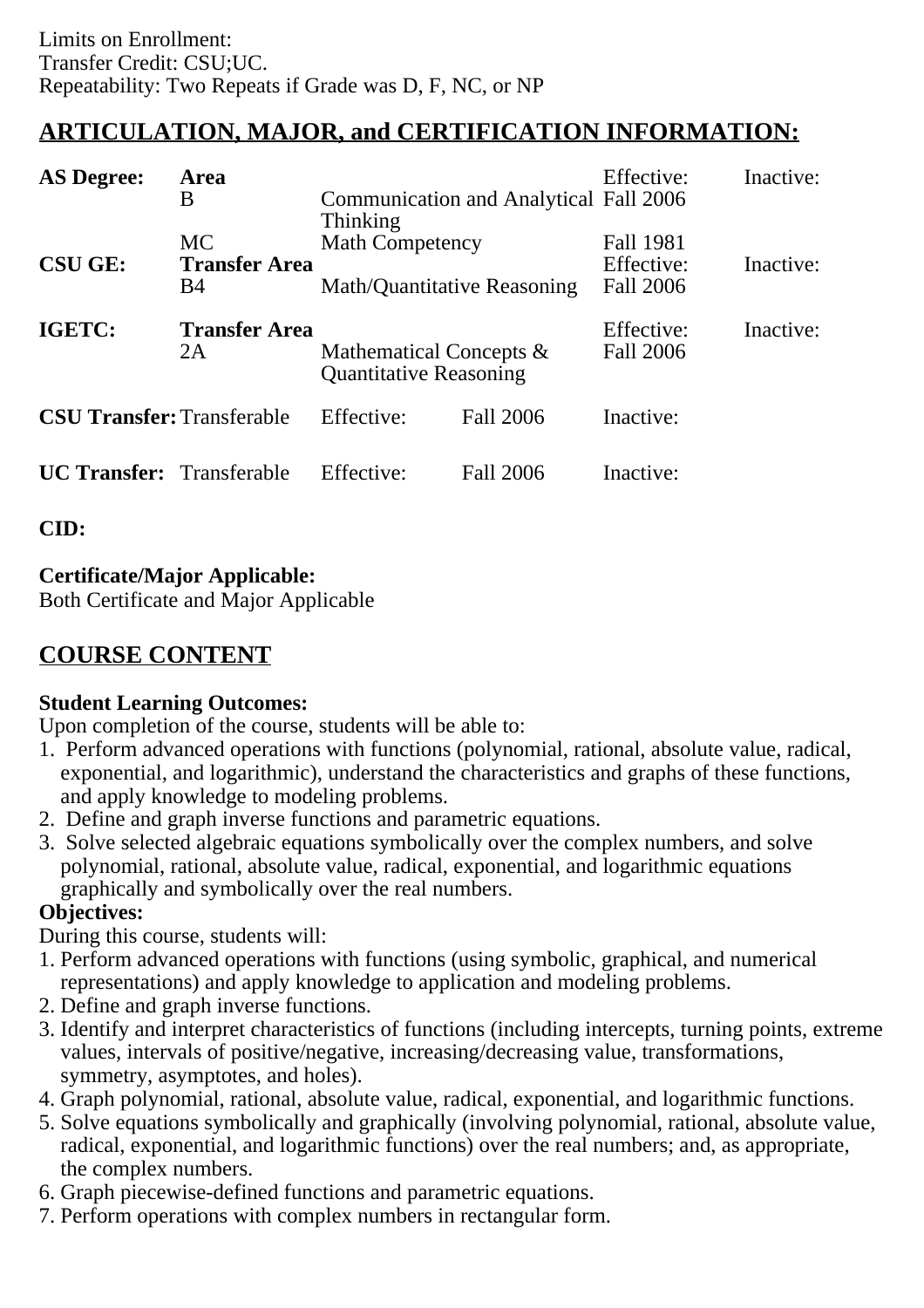#### **Topics and Scope:**

- I. Equations and Inequalities
	- A. Graphical and algebraic solutions to radical and quadratic form equations
	- B. Graphical and algebraic solutions to absolute value equations and inequalities
	- C. Parametric equations
- II. Complex Numbers
	- A. Definition
	- B. Operations
- III. Analysis of Functions and Their Graphs
	- A. Definition
	- B. Notation
	- C. Domain
	- D. Range
	- E. Operations, including difference quotients and composition of functions
	- F. Catalog of functions
	- G. Symmetry (even and odd functions)
	- H. Transformations of graphs (shifts, scaling, reflections)
	- I. Modeling
- IV. Polynomial and Rational Functions
	- A. Linear, quadratic, polynomial functions of higher degree and their graphs
	- B. Long division of polynomials
	- C. Graphs of rational functions
	- D. Asymptotes and holes
	- E. Introduction to limit concepts and notation
	- F. Solutions of polynomial and rational equations and inequalities, using real numbers and complex numbers as appropriate
- V. Inverse, Exponential and Logarithmic Functions
	- A. Definitions
	- B. Properties
	- C. Graphs
	- D. Equations
	- E. Applications
- VI. Sequences and Series
	- A. Introduction to finite and infinite sequence and series (sigma) notation
	- B. Finite and infinite geometric sequences and series
	- C. Summation of powers of integers
	- D. Binomial Expansion
		- 1. Factorial notation
		- 2. Pascal's Triangle and/or binomial coefficients

#### **Assignment:**

- 1. Reading outside of class (0-60 pages per week)
- 2. Problem sets (1-8 per week)
- 3. Quizzes (0-4 per week)
- 4. Projects (0-10)
- 5. Exams (2-6)
- 6. Final exam